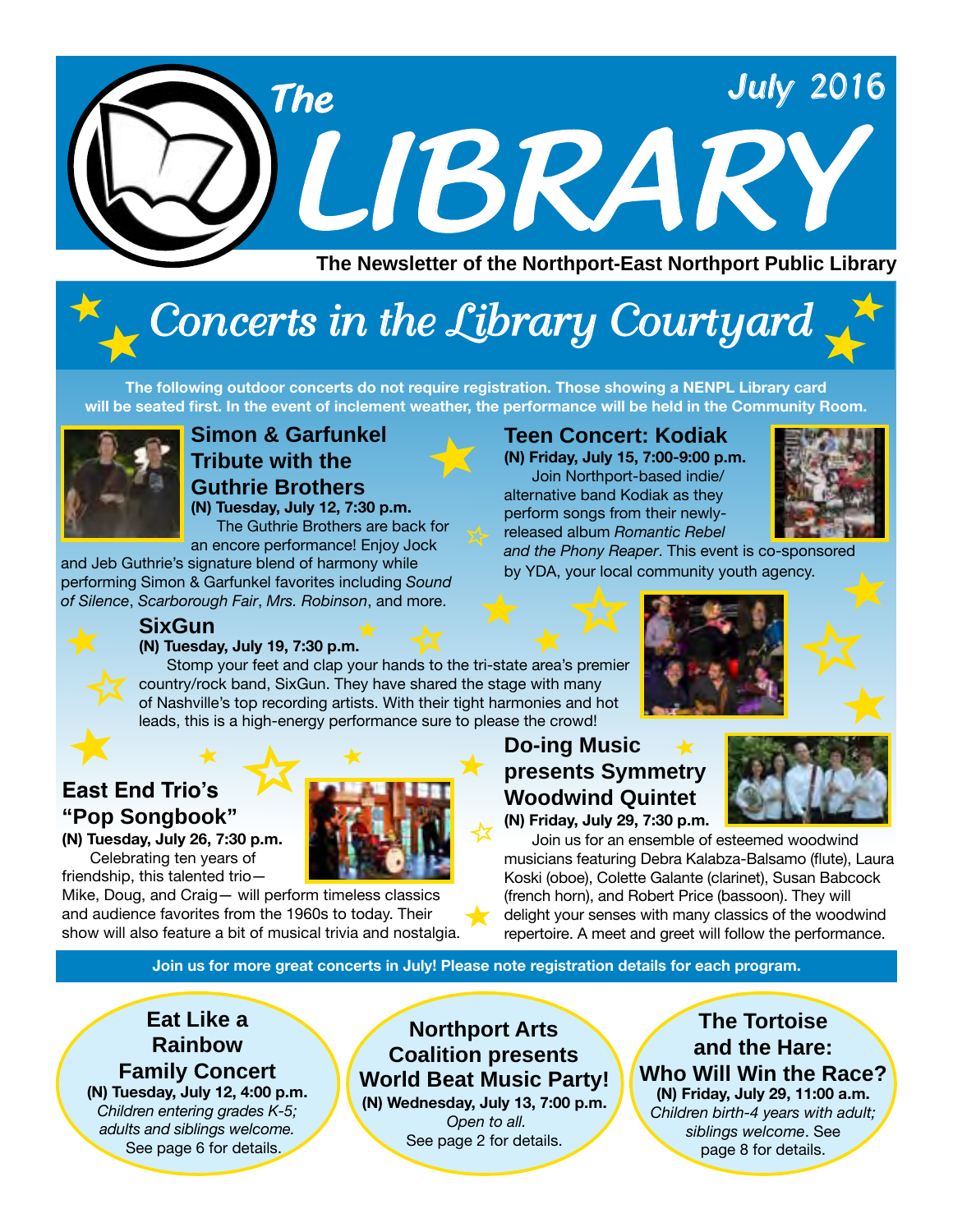## **World Beat Music Party!**

**(N) Wednesday, July 13, 7:00 p.m.**

The ensemble combines the music of

singer/songwriter Jack Licitra with rhythms and instruments from Africa, Brazil, and the Caribbean, played by drummers Richie Guerrero and Jembe John Ward. Audience participation is encouraged—bring your hand drums, shakers, and noise makers to this high energy performance.

- 2 -

## **FOR ADULTS**

**(N) Tuesday, July 12, 10:00 a.m.** ([NENC131](http://alpha1.suffolk.lib.ny.us/record%3Dg1040832~S43)) Registration begins July 1 at either building or online.

**(EN) Thursday, July 21, 7:00 p.m.** [\(NENC003\)](http://alpha1.suffolk.lib.ny.us/record%3Dg1061941~S43) Registration begins July 7 at either building or online.

This hands-on class provides an understanding of the latest version of Windows. Learn how to access and install your free copy, use the desktop to work with files, folders, and applications. Use the new start menu, help, search, and much more. Prerequisite: basic computer knowledge.

#### **Introduction to Windows 10 Hands On**

The Federal Trade Commission (FTC) reports that fraudulent telemarketers direct 56-80% of their calls to seniors. Learn how to be aware of fraud and how to protect yourself.

In this introductory class, a professional photographer and certified photographic counselor will discuss the basics of point & shoot and SLR digital cameras. Topics covered include camera shooting modes, white balance, ISO, shooting techniques, and getting your images out of the camera. It is recommended that you bring your camera and instruction manual to class.

**Northport Arts Coalition presents Open to all**

## **On-Your-Own Train Trip to New York City**

#### **Saturday, August 6, 9:18 a.m., departure from Northport Station, Round trip: \$10 per person**

Take in the sights and sounds of New York City with reduced-rate group tickets on the Long Island Rail Road. You will meet a Library staff member at the station house at 8:55 a.m. (transfer at Huntington). Your return ticket is good on any Northport-bound train that leaves Penn Station before midnight. **Register in person at either building beginning July 6**. Tickets are limited. A non-refundable \$10 fee (cash or check payable to The Friends of the Library) is due at the time of registration. ([NENA585\)](http://alpha1.suffolk.lib.ny.us/record%3Dg1064447~S43)

> The story of Eddie Edwards, the notori-**CONTRACT** ously tenacious British underdog ski jumper who charmed the world at the 1988 Winter Olympics. Rated PG-13. 106 min.

**(EN) Wednesday, July 6, 7:00 p.m.**

Jesse Owens' quest to become the greatest track and field athlete in history thrusts him onto the world stage of the 1936 Olympics, where he faces off against Adolf Hitler's vision of Aryan supremacy. Rated PG-13. 134 min.

## **Unleash Your Groove: Drumming Circle**

#### **(N) Thursday, July 7, 2:00 p.m.**

Experience the fun and group bonding of a hands-on drumming circle with professional drummer Mike Veny. Drums will be provided. Registration is underway at either building or online. ([NENA583\)](http://alpha1.suffolk.lib.ny.us/record%3Dg1063740~S43)

## **Copen Let's Talk:**<br> **Copy**<br> **Copy Light Co**p **English Conversation**

#### **SeniorNet: Preventing Elder Fraud (N) Tuesday, July 26, 2:00 p.m. Open to all**

#### **They Work Hard for the Money! (EN) Thursday, July 14, 2:00 p.m. Open to all**

Learn how artists have captured the essence of men and women at work—as dancers, garment workers, food workers, coal miners, farmers, circus performers from the 1600s to the present. Art lecturer Evelyn Silver will feature more than 25 major artists including Hogue, Norman Rockwell, Diego Rivera, and Marc Chagall.

#### **-- Computer Classes -- Digital Photography Basics for All Digital Cameras Open to all**

#### **Where Have all the Pollinators Gone? (EN) Thursday, July 14, 7:00 p.m. Open to all**



Local beekeeper Moira Alexander will discuss the plight of native pollinators, the importance of bees in our ecosystem, local initiatives to improve bee populations, and gardening tips to add nutrition and shelter for bees.

#### **(N) Wednesday, July 20, 6:30 p.m.**

#### **Cinema at the Library Open to all**

Join Huntington's Cinema Arts Centre co-director Dylan Skolnick to view and discuss *Hello, My Name is Doris*, a comedy  $\blacksquare$  about a smitten woman who concocts schemes to get the attention of a younger



## **Friday Movies—Olympics Edition** *Eddie the Eagle*

#### **Fridays, (N) July 1 and (EN) July 8, 2:00 p.m.**

#### *Race*

**Fridays, (N) July 15 and (EN) July 22, 2:00 p.m.** 

*Closed captioning will be displayed.*

**Art Gallery**

#### **Northport: Watercolor Reflections: Portraiture and Scapes**

Driven by the eloquence of form, color, and nature's beauty, David Jaycox, Jr. displays his motivational art.

## **FOR ADULTS**

- 3 -



**These groups will return in the fall.**

### **Defensive Driving**

*Please note: These courses promote safe driving and help participants maintain their driving skills. Check with your insurance company about the specific insurance and point reduction available to you.* **(N) Saturday, August 6, 9:00 a.m.-3:30 p.m., Fee: \$36** Applications are available July 20 at both buildings.

**(EN) Saturday, July 23, 9:00 a.m.-3:00 p.m., Fee: \$36** Applications are available July 6 at both buildings.

**(EN) Fridays, July 8, 15, 22, & 29, 7:00 p.m.**

**English Language Learning**

Practice your English with our informal conversation group.



#### **June 20-August 6**

**For students entering grades 6-12** Summer is the time to read whatever you want, learn new skills, and have fun with friends. "Get in the Game and Read" with our summer reading club and for each



book review submitted you will receive a raffle ticket to put toward one of our 12 prize baskets. All teens will receive a sport bag upon completion of their first book review. Sport bags may be picked up at the Northport Teen Center or East Northport Reference Desk (while supplies last).





**(N) Friday, July 15, 7:00-9:00 p.m.**



Join Northport-based indie/alternative band Kodiak as they perform songs from their newly-released album *Romantic Rebel and the Phony Reaper*. No registration is required. Those showing a NENPL Library card will be seated first. In the event of inclement weather, the performance will be held in the Community Room. This event is co-sponsored by YDA, your local community youth agency.

## Teen Outdoor Concert featuring

## Kodiak



**(EN) Tuesdays, August 9, 1:30-2:30 p.m., August 16, 23, 30, September 6, 2:30-3:30 p.m.,** 

**Thursdays, August 11, 18, 25, 10:00-11:00 a.m., Mondays, September 12, 19, 26, 2:30-3:30 p.m., Thursdays, September 1, 8, 15, 22, 29, 2:30-3:30 p.m.** 

The Suffolk County Department of Health Services will provide a falls prevention program that uses the principles and movements of tai chi to help seniors improve their balance, flexibility, and strength. Wear sneakers and comfortable clothing. Registration begins July 11 at either building or online. ([NENA586](http://alpha1.suffolk.lib.ny.us/record%3Dg1064618~S43))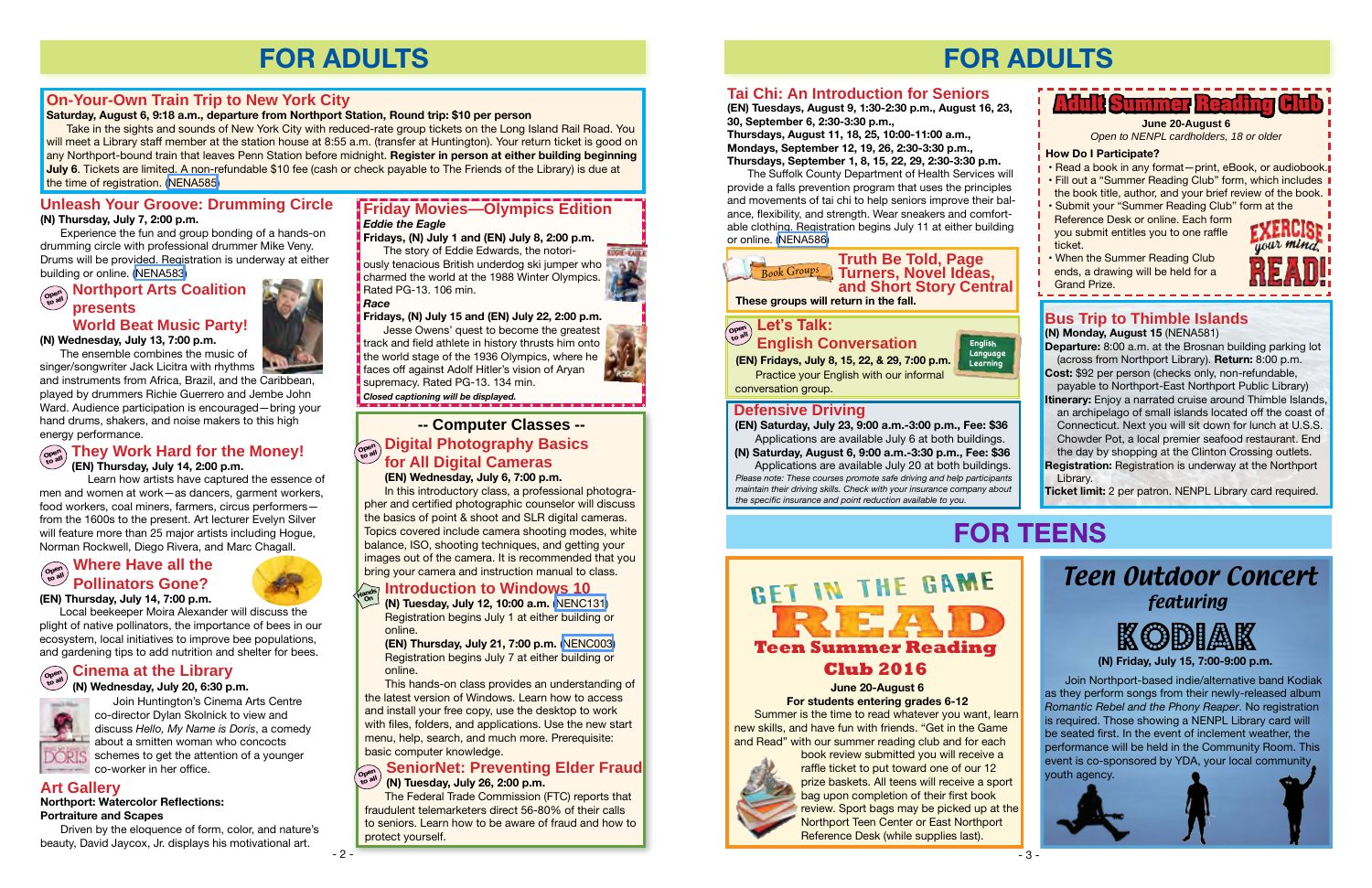## **FOR TEENS**

## **Getting Ready for Middle School**

#### **(EN) Thursday, August 4, 7:00-8:30 p.m.**

 Learn the skills you will need to "make the grade" in middle school. Teacher Corlyn Nedwick will give you tips and strategies to make your transition into middle school successful. [\(NENY895](http://alpha1.suffolk.lib.ny.us/record%3Dg1064621~S43))

## **Fandom Friday**

#### **(N) Friday, August 19, 7:00-8:30 p.m.**

 Join your fellow fandom fans as we celebrate all things geektastic! ([NENY902\)](http://alpha1.suffolk.lib.ny.us/record%3Dg1064653~S43)

## **Teen Guitar Jam Group**

**(N) Friday, August 26, 7:00-8:30 p.m.** Are you learning to play acoustic guitar? Bring your guitar and join fellow teen guitar players and share skills, songs, and stories. [\(NENY903](http://alpha1.suffolk.lib.ny.us/record%3Dg1064654~S43))

## **Escape from the Teen Room**

#### **(N) Friday, July 29, 7:00-8:30 p.m.**

Work with teens from the Huntington Public Library via video chat to solve puzzles, piece together clues, and Escape from the Teen Room! Race against the clock to see which library will be the first to escape! [\(NENY891\)](http://alpha1.suffolk.lib.ny.us/record%3Dg1064612~S43)

### **Fondant Cupcake Decorating**

**(N) Wednesday, August 3, 3:30-5:00 p.m.**

 Learn how to transform cupcakes into sweet works of art using marshmallow fondant and basic decorating techniques. [\(NENY894\)](http://alpha1.suffolk.lib.ny.us/record%3Dg1064620~S43)

**(N) Thursday, August 18, 3:30-5:00 p.m.** Participate in this exciting retro video **Super Smash Brothers Super Smash Brothers Super Smash Brothers Super Smash Brothers Super Smash Brothers Super Smash Brothers Super Smash Brothers Super Smash Brothers Super Smash Brothers Super Smalleng** 

## **Socrates Café**

**(N) Tuesday, July 26, 7:00-8:00 p.m.**

 Come share your thoughts on various topics and thought-provoking questions guaranteed to blow your mind. Food for thought

(refreshments) will be served. [\(NENY887\)](http://alpha1.suffolk.lib.ny.us/record%3Dg1064606~S43)

### **Picture Perfect Scrapbooking**

**(EN) Tuesday, July 26, 7:00-8:30 p.m.**

 Have fun creating artistic pages to preserve your summer memories. Please bring 8-10 photos for your scrapbook pages. [\(NENY888\)](http://alpha1.suffolk.lib.ny.us/record%3Dg1064608~S43)

## **Gem and Wire Initial Necklace**

**(N) Thursday, July 28, 7:00-8:00 p.m.** Enjoy creating a two inch letter shaped pendant using faux gems, wire, and glue.

 $\cup$ 

[\(NENY890](http://alpha1.suffolk.lib.ny.us/record%3Dg1064611~S43))

#### **Teen Summer Programs**

**Registration 2**

**Registration for the following teen summer programs begins Tuesday, July 12 at either library or online.**

## **Fingerprinting Workshop**

 $\widehat{\mathbb{G}})$ 

0000

**(EN) Wednesday, July 27, 3:30-5:00 p.m.** Join retired New York City detective and fingerprint specialist John Whimple to explore the world of fingerprint analysis. ([NENY889](http://alpha1.suffolk.lib.ny.us/record%3Dg1064610~S43))

## **It's Hip to Dip**

#### **(EN) Wednesday, August 10, 4:00-5:00 p.m.**

 Join Chef Jo-Ann Tiranno as we enjoy a delicious pizza fondue followed by a chocolate fondue dessert. ([NENY897](http://alpha1.suffolk.lib.ny.us/record%3Dg1064623~S43))



## **Retro Gaming**

#### **Wii U Competition**

#### **(N) Monday, August 1, 7:00-8:30 p.m.**

 Join your friends in this Super Smash Brothers Wii U Competition. Prizes will be awarded to the top three players. ([NENY892\)](http://alpha1.suffolk.lib.ny.us/record%3Dg1064613~S43)



## **Beam Me Up! 50 Years of Star Trek**

#### **(N) Tuesday, August 2, 7:00-8:30 p.m.**



Craft packets to make and enjoy at home will be available at both library buildings beginning on the following dates:<br>July 5: Aesop Racer

 Designed for both casual and die-hard "Trekkies," this multimedia program explores inspirations for the characters, stories, and settings in the original series, and follows the backstage drama behind its many incarnations. No registration required.

## **Summer Fruit Smoothies**

July 11: Super Scuba Diver July 18: Hoop-La! July 25: Olympic Ring Toss **For step-by-step instructions, please visit the Library** website at **nenpl.org/childrens/src/2016/crafts.php**

**(EN) Tuesday, August 9, 3:30-4:30 p.m.** Using fresh fruit and a blender, you'll sample delicious and nutritious smoothies. [\(NENY896\)](http://alpha1.suffolk.lib.ny.us/record%3Dg1064622~S43)

## **SAT Preparation Workshop**

**Registration begins August 17 at either library or online. Be sure to check the August newsletter for more information.**

### **Mosaic Stepping Stone**

**(N) Thursday, August 11, 7:00-8:00 p.m.** Using glass, tile, shells, and mirrors, you will create a decorative stepping stone to display outdoors. ([NENY898](http://alpha1.suffolk.lib.ny.us/record%3Dg1064624~S43))

## **DIY Washi Paper Bangle Bracelets**

**(N) Monday, August 15, 7:00-8:00 p.m.**







bracelets with popsicle sticks, washi paper, and modge podge. ([NENY899\)](http://alpha1.suffolk.lib.ny.us/record%3Dg1064651~S43)



## **FOR TEENS**

#### **Teen Volunteer Opportunities**

#### **Registration 2**

**Teen volunteer opportunities are open to students entering grades 7-12. You may choose one of the following volunteer opportunities from July 28-August 20. Registration begins Thursday, July 14 at either library or online.** 

## **Summer Salon for Kidz**

**(N) Thursday, July 28, 3:15-4:30 p.m.**

Have fun and earn volunteer credit while you polish a little one's fingernails and toenails. [\(NENY860\)](http://alpha1.suffolk.lib.ny.us/record%3Dg1064655~S43)

## **Chess Club Volunteers**



## **(N) Thursday, August 4, 6:45-8:00 p.m.** Earn volunteer credit as you help children

learn to play chess. A basic knowledge of the game is required. ([NENY862](http://alpha1.suffolk.lib.ny.us/record%3Dg1064667~S43))

### **Book Swap Volunteers**

**(EN) Wednesday, August 10, 10:45 a.m.-12:15 p.m.** Help children choose books at our book exchange. ([NENY863](http://alpha1.suffolk.lib.ny.us/record%3Dg1064678~S43))





## **Crafty Teens**

**(EN) Monday, August 15, 10:45 a.m.-12:15 p.m.** ([NENY864](http://alpha1.suffolk.lib.ny.us/record%3Dg1064679~S43)) **(EN) Thursday, August 18, 2:45-4:15 p.m.** [\(NENY865](http://alpha1.suffolk.lib.ny.us/record%3Dg1064680~S43))

Assist children with a craft and earn volunteer credit.



# **Pa** a  $-1$

## **Pete the Cat Party Volunteers**

**(N) Friday, August 19, 10:45 a.m.-12:15 p.m.** Earn volunteer credit as you help young children with *Pete the Cat* themed crafts and games. ([NENY867](http://alpha1.suffolk.lib.ny.us/record%3Dg1064682~S43))

## **Summer Olympics Volunteers**

**(N) Saturday, August 20, 10:45 a.m.-12:15 p.m.** Volunteers will assist young children in "Olympic" games and crafts. [\(NENY869](http://alpha1.suffolk.lib.ny.us/record%3Dg1064685~S43))

## **FOR CHILDREN**

### **Read to Your Baby! Summer Reading Club July 1–July 30**



*Babies and toddlers birth-2 years* Read 20 books with your baby or toddler and record the titles. Bring the completed reading record to a Children's Librarian in either building from August 1-August 13. Your child will then receive a free book for your collection as well as a special surprise.

[\(NENJ863](http://alpha1.suffolk.lib.ny.us/record%3Dg1064830~S43))

**Mondays-Fridays, June 20 - August 5,**  10:00 a.m.-8:00 p.m. **Summer Reading Club Hours**

**Saturdays, June 25 - August 6,** 10:00 a.m.-4:00 p.m.



Children (preschool through grade 6) may join the Summer Reading Club with their Library card at either building or online.

#### **Take Home Crafts**

### **Lego Volunteers**

**(EN) Friday, August 19, 2:45-4:15 p.m.** Earn volunteer credit while you assist children in grades 1-5 create Lego projects. ([NENY868](http://alpha1.suffolk.lib.ny.us/record%3Dg1064683~S43))



## **Harry Potter Party Volunteers**

**(N) Saturday, July 30, 10:45 a.m.-12:15 p.m.** Celebrate Harry's birthday and assist children with crafts and games inspired by the wizard world. [\(NENY861\)](http://alpha1.suffolk.lib.ny.us/record%3Dg1064663~S43)

## **Fairy Tale Boot Camp**

#### **Volunteers**

**(N) Wednesday, August 17, 2:45-4:15 p.m.** Assist children with a variety of fairy tale activities. ([NENY866](http://alpha1.suffolk.lib.ny.us/record%3Dg1064681~S43))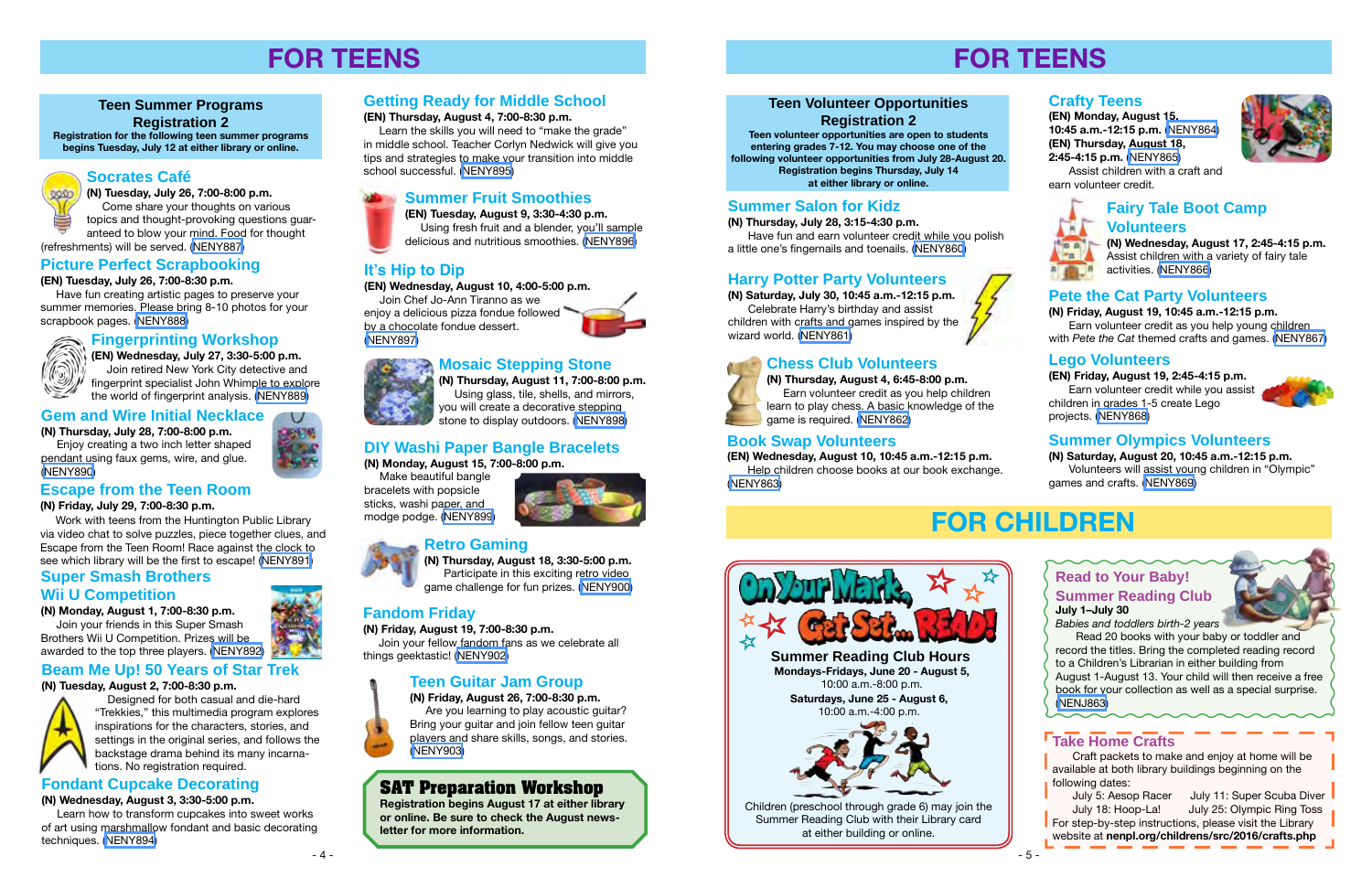## **FOR CHILDREN**

#### **Babies Boogie**

**(EN) Monday, July 18, 2:00 p.m.** *Children birth-23 months with adult;* 



*siblings welcome* Sing and move to songs from around the world while keeping the

beat with props and musical instruments. (45 min.) [\(NENJ881\)](http://alpha1.suffolk.lib.ny.us/record%3Dg1064036~S43)

### **Athletic Animals**

#### **(N) Tuesday, July 19, 3:30 p.m.**

*Children entering grades K-5; adults and siblings welcome* Pet various live animals and learn about their amazing athletic abilities. (60 min.) ([NENJ882\)](http://alpha1.suffolk.lib.ny.us/record%3Dg1064068~S43)

#### **Molly Mouse in the House**

#### **(EN) Tuesday, July 19, 7:00 p.m.**

*Children 1-3 years with adult; siblings welcome* Enjoy this active storytime with plenty of music and fun. (45 min.) ([NENJ883](http://alpha1.suffolk.lib.ny.us/record%3Dg1064037~S43))

**(EN) Wednesday, July 20, 11:00 a.m.**  *Children 3-10 years with adult; siblings welcome*

#### **Wing-It Wednesday drop in**

Enjoy a room full of art supplies and craft projects. (60 min.)

*Children birth-5 years with adult; siblings welcome*

#### **Ready, Set, Go! Pajama Storytime (N) Friday, July 15, 7:00 p.m. drop in**

Share stories about things that race and go in this interactive family storytime with lots of music and movement! (30 min.)

#### **Sensory Fun**

*Children 3-5 years with adult; siblings welcome*

**(N) Thursday, July 14, 11:00 a.m. drop in**

Partner with your child in a creative environment to explore fun activities that will stimulate their senses. (60 min.)

**Introduction to Chess**

**(N) Wednesday, July 13, 3:30 p.m.**  *Children entering grades 1-5*

 Kids will learn the basics of this challenging game which helps to expand self-confidence and sharpen their ability to focus. (45 min.) ([NENJ877](http://alpha1.suffolk.lib.ny.us/record%3Dg1064065~S43))

#### **Picture Book Art:** *Put Me in the Zoo*

**(EN) Friday, July 15, 11:00 a.m.**  *Children 4-6 years*

Create your own zoo filled with wild, spotted animals in the style of Robert Lopshire's classic picture book. (45 min.) ([NENJ879](http://alpha1.suffolk.lib.ny.us/record%3Dg1064035~S43))

# by Behert Legables

协。

#### **drop in Shake, Rattle, and Read (EN) Thursday, July 21, 10:00 a.m.**

*Children birth-5 years with adult; siblings welcome* Have fun reading stories, singing songs, and shar-

ing rhymes and fingerplays in this interactive program for families. (30 min.)

#### **(N) Thursday, July 21, 7:00 p.m.**

#### **Sports Bingo drop in**

*Children 4-10 years with adult; siblings welcome* Enjoy a picture version of the familiar game of Bingo with the whole family. Everyone wins a prize! (60 min.)

#### **Books Taste Good**

#### **(EN) Friday, July 22, 11:00 a.m.**

*Children 4-6 years*

Kids will devour some great stories and create an edible craft. Please inquire if food allergies are a concern. (45 min.) [\(NENJ888\)](http://alpha1.suffolk.lib.ny.us/record%3Dg1064042~S43)

## **Jump Bunch Football Fun**

**(N) Wednesday, July 20, 3:00 p.m.**

*Children 2-4 years with adult; siblings welcome* Little ones will love this class filled with age-appropriate football drills. (45 min.) [\(NENJ885\)](http://alpha1.suffolk.lib.ny.us/record%3Dg1064069~S43)





*Registration for the following programs begins Wednesday, July 13.* 

#### **Baseball Cupcakes**

**(N) Friday, July 22, 3:30 p.m.** *Children entering grades 2-5*



Decorate three delicious sports cupcakes and take them home in a bakery box. (60 min.) [\(NENJ889\)](http://alpha1.suffolk.lib.ny.us/record%3Dg1064071~S43)

#### **Parachute Play**

#### **(EN) Monday, July 25, 11:00 a.m.**

*Children 4-6 years*

Sing songs and rhymes, make waves, and watch our parachute soar. (45 min.) [\(NENJ890\)](http://alpha1.suffolk.lib.ny.us/record%3Dg1064046~S43)

## $\frac{1}{2}$  **Newbery Club**

#### **Mother Goose Olympics**

**(N) Tuesday, July 26, 10:00 a.m.** 

*Children 2-4 years with adult; siblings welcome* Enjoy a room full of nursery rhyme activities and earn an Olympic medal for each event. (45 min.) [\(NENJ892\)](http://alpha1.suffolk.lib.ny.us/record%3Dg1064073~S43)

#### **(N) Monday, July 25, 7:00 p.m.**

*Children entering grades 4 and up; adults welcome* Be the first to read advance copies of new books and participate in informal book discussions. New members

always welcome. (60 min.)

#### **Scrapbooking for Kids**

#### **(EN) Tuesday, July 26, 3:00 p.m.**

*Children entering grades 3-5*

Bring six personal photographs to design pages of family memories using stickers, cut-outs, ribbon, and more. (90 min.) ([NENJ893](http://alpha1.suffolk.lib.ny.us/record%3Dg1064047~S43))

#### **Molly Mouse in the House**

**(EN) Wednesday, July 27, 10:00 a.m.** *Children 1-3 years with adult; siblings welcome* Enjoy this active storytime with plenty of music and fun. (45 min.) [\(NENJ894\)](http://alpha1.suffolk.lib.ny.us/record%3Dg1064048~S43)

## **FOR CHILDREN**

#### *Registration for the following programs is underway.*

**drop in**

*Programs identified with this "drop in" symbol do not require registration.*

**A Note About Program Attendance**:

Our goal is to maximize attendance and thereby offer as many Northport-East Northport children as possible the opportunity to

If you have not arrived by the start time, your child's place may be given to someone waiting.

enjoy Library programs.



• Please arrive 10 minutes before the start of a program.

Your place will be held if you call to tell us that you will be late.

• Children will be admitted, as space permits, in the following order: waitlist, standby NENPL cardholders, non-district patrons

**(N) Friday, July 1, 10:00 a.m.** 

## **Shake, Rattle, and Read drop in**

*Children birth-5 years with adult; siblings welcome* Have fun reading stories, singing songs, and sharing rhymes and fingerplays in this interactive program for families. (30 min.)

#### **Kick and Play**

#### **(N) Tuesday, July 5, 10:00 a.m.**

*Children 12-23 months with adult; siblings welcome* Little ones will be exposed to pre-soccer skills in this

fun and interactive movement class. (40 min.) ([NENJ865\)](http://alpha1.suffolk.lib.ny.us/record%3Dg1064044~S43)

#### **Toddlers Tango**

#### **(EN) Wednesday, July 6, 10:00 a.m.** *Children 2-4 years with adult; siblings welcome*

Clap your hands and stomp your feet in this high-energy music and movement program. (45 min.) ([NENJ866\)](http://alpha1.suffolk.lib.ny.us/record%3Dg1064030~S43)

#### **Global Games**

**(N) Wednesday, July 6, 7:00 p.m.**

*Children entering grades 1-5*

Play active games that are enjoyed by children from all around the world. (60 min.) ([NENJ867\)](http://alpha1.suffolk.lib.ny.us/record%3Dg1064045~S43)

#### **Super Soccer Stars**

**(N) Thursday, July 7, 10:00 a.m.** *Children 2-4 years with adult; siblings welcome*

Budding soccer players will participate in fun, skillbuilding activities. (45 min.) ([NENJ868\)](http://alpha1.suffolk.lib.ny.us/record%3Dg1064059~S43)

#### **Vibrobots**

**(N) Friday, July 8, 4:00 p.m.** *Children entering grades 4-6*

Create your own robot art while learning about electrical circuits. (60 min.) ([NENJ870\)](http://alpha1.suffolk.lib.ny.us/record%3Dg1064061~S43)

## $\frac{1}{2}$  Block Party!

**(N) Friday, July 8, 7:00 p.m.** 

*Children 1-4 years with adult; siblings welcome*

Children will learn to use their minds as well as their muscles while they have fun building with various blocks and playing with others. (60 min.)

**Elwood Cinemas, Saturday, July 9, 10:00 a.m.**  *Children 5 years and up with adult*

Join us at Elwood Cinemas for this special show-

ing. Each registrant receives free entrance to the movie, popcorn, and soda. All family members

attending must register for a seat. Parents are responsible for transportation to and from Elwood Cinemas. (90 min.) ([NENJ872](http://alpha1.suffolk.lib.ny.us/record%3Dg1063526~S43))

**(N) Thursday, July 7, 7:00 p.m.** *Children entering grades 3-6*

#### **Chess Club drop in**

Learn new strategies to better your game while playing matches with other kids and teen volunteers. (45 min.)

**Open for Discussion:** 

#### *Keeping Score* **by Linda Sue Park**

### **(EN) Monday, July 11, 7:00 p.m.**

*Children entering grades 4-6 with adult*



 Through her love of the Brooklyn Dodg-**Regaing** ers, Maggie finds a special way to help a neighbor who is drafted into the army during the Korean War. After you register, please pick up a copy of the book in the Children's Room to add to your personal library. (75 min.) [\(NENJ873](http://alpha1.suffolk.lib.ny.us/record%3Dg1064031~S43))



*Registration for the following programs begins Friday, July 1.* 

#### **Bubble Science**

**(EN) Monday, July 11, 11:00 a.m.**

*Children 3-5 years with adult; siblings welcome* Learn about bubbles through experi-

mentation and lots of fun activities. (60 min.) ([NENJ874\)](http://alpha1.suffolk.lib.ny.us/record%3Dg1064034~S43)

#### $\mathbb{S}_{\mathrm{max}}$  Stuffed Animal Sleepover

#### $\sqrt[m]{2}$  (N) Monday, July 11, 7:00 p.m.

*Children 4 years and up with adult; siblings welcome* Bring in your stuffed animal for a special storytime

and leave them in the library overnight for a slumber party. Pick up your furry friend anytime Tuesday morning after 11 a.m. and find out how they spent their night! (30 min.)

#### **Eat Like a Rainbow Family Concert**

#### **(N) Tuesday, July 12, 4:00 p.m.**

*Children entering grades K-5; adults and siblings welcome* Songwriter/guitarist Jay Mankita will perform his award-winning music promoting healthy choices, nutrition, and exercise. (60 min.) ([NENJ876](http://alpha1.suffolk.lib.ny.us/record%3Dg1064064~S43))





*Our giant chess set will be available in the Northport Library*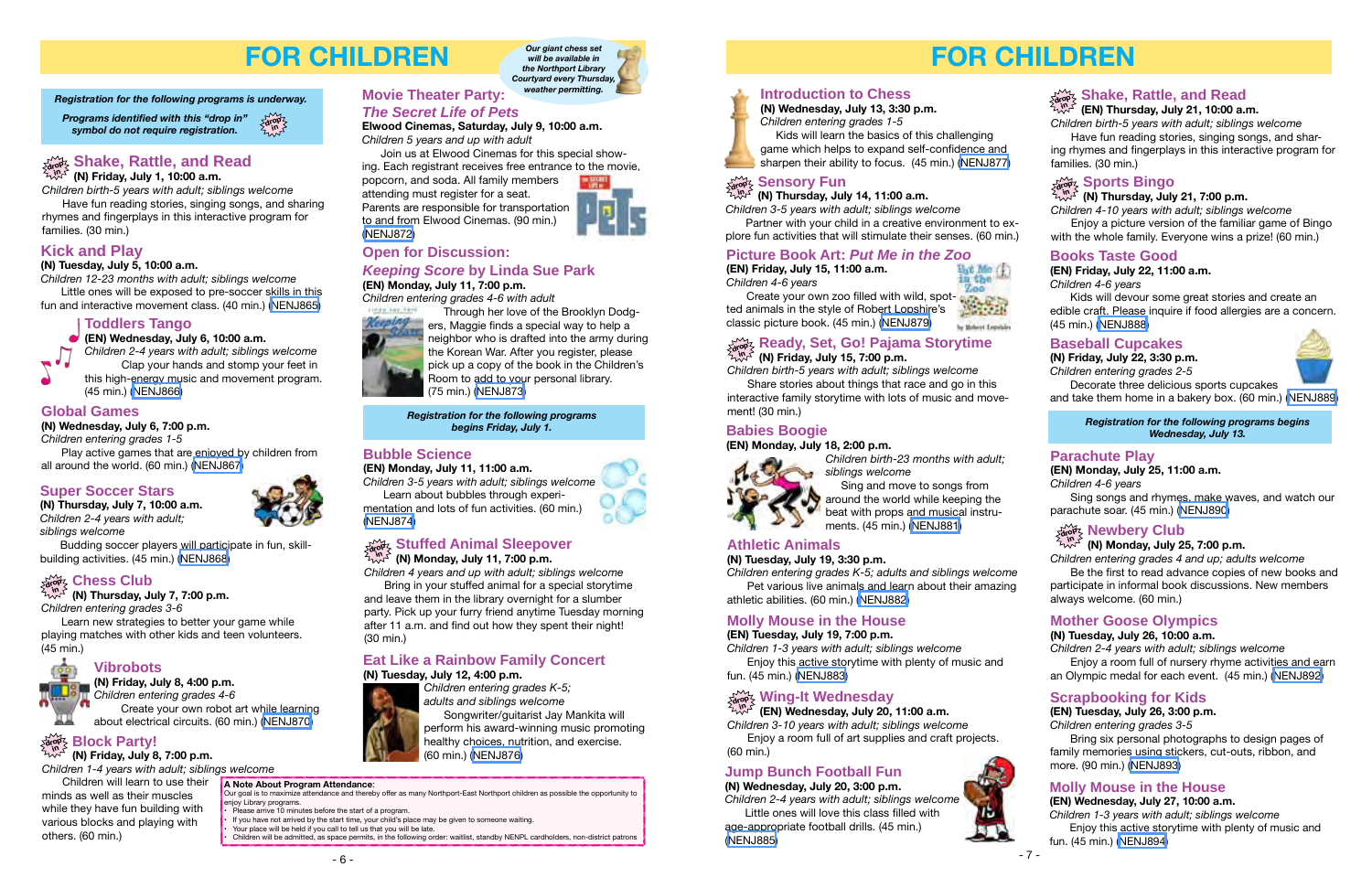

## **FOR CHILDREN**

#### **Magic Workshop**

**(EN) Wednesday, July 27, 7:00 p.m.** *Children entering grade 4*

A professional magician will unveil the secrets behind many popular magic tricks. (60 min.) ([NENJ895](http://alpha1.suffolk.lib.ny.us/record%3Dg1064049~S43))

## **Crafty Kids: Proud as a Peacock**



**(EN) Thursday, July 28, 11:00 a.m.**  *Children 4-5 years* Transform an old CD into a beautiful peacock that can proudly stand on its own. (60 min.) [\(NENJ896\)](http://alpha1.suffolk.lib.ny.us/record%3Dg1064050~S43)

#### **Summer Salon Day**

**(N) Thursday, July 28, 3:30 p.m.** 

*Children entering grades 1-5*

Make an appointment to have your fingernails and toenails polished by our teen volunteers. Be sure to wear open-toed shoes. (45 min.) [\(NENJ897](http://alpha1.suffolk.lib.ny.us/record%3Dg1064075~S43))

## **The Tortoise and the Hare: Who Will Win the Race?**

**(N) Friday, July 29, 11:00 a.m.**

*Children birth-4 years with adult; siblings welcome* Join us for an interactive concert with stories and

fingerplays about turtles and bunnies. (45 min.) ([NENJ898\)](http://alpha1.suffolk.lib.ny.us/record%3Dg1064074~S43)

### **Brush Bot Racer**

**(EN) Friday, July 29, 4:00 p.m.**

*Children entering grades 4-6*

Kids will enjoy this STEAM challenge building a miniracer and a track to take it for a test drive. (60 min.) [\(NENJ899\)](http://alpha1.suffolk.lib.ny.us/record%3Dg1064051~S43)

## **The Science of Sports**

**(N) Monday, August 1, 7:00 p.m.** *Children entering grades K-5; adults and siblings welcome* Families will take part in a fun workshop exploring the many prin-

ciples of science that are present in different sports. (60 min.) [\(NENJ902](http://alpha1.suffolk.lib.ny.us/record%3Dg1064078~S43))

#### **(N) Monday, August 1, 10:00 a.m.**

*Children 1-4 years with adult; siblings welcome*

#### **Block Party! drop in**

Children will learn to use their minds as well as their muscles while they have fun building with various blocks and playing with others. (60 min.)



**(N) Saturday, July 30, 11:00 a.m.**  *Children entering grades K-5; adults and siblings welcome*

#### **Harry Potter Birthday Party drop in**

Celebrate Harry's birthday and the release of *Harry Potter and the Cursed Child* with a room full of crafts, games, and treats

inspired by the wizarding world. Children are welcome to come in costume. (60 min.)

#### **Pool Noodle Fun**

**(N) Tuesday, August 2, 11:00 a.m.** *Children entering grades 1-3*

Play noodle tag, noodle toss, and many other fun games. A watermelon snack will be provided. (60 min.) [\(NENJ903\)](http://alpha1.suffolk.lib.ny.us/record%3Dg1064079~S43)

#### **Hey Diddle Diddle**

**(EN) Tuesday, August 2, 2:00 p.m.** 

*Children birth–23 months with adult; siblings welcome* Enjoy books, fingerplays, nursery rhymes, and special

time with your little one. (30 min.) [\(NENJ904\)](http://alpha1.suffolk.lib.ny.us/record%3Dg1064052~S43)

#### **Max in His Boat Watercolor**

**(EN) Wednesday, August 3, 5:30 p.m.** *Children entering grades 1-3* Learn how to paint Max from the book *Where the* 

*Wild Things Are*. (60 min.) ([NENJ905](http://alpha1.suffolk.lib.ny.us/record%3Dg1064053~S43))

#### **Anime Animals**

**(EN) Wednesday, August 3, 7:00 p.m.**

*Children entering grades 4-6*

Using colored pencils, kids will learn how to draw animals in this popular Japanese style. (60 min.) ([NENJ906](http://alpha1.suffolk.lib.ny.us/record%3Dg1064054~S43))

#### **The Head to Toe Movement Show**

**(N) Thursday, August 4, 11:00 a.m.**

*Children 2-6 years with adult; siblings welcome* Young patrons and their grown-ups will enjoy this musical show for all of the senses that promotes fitness and healthy eating. (60 min.) ([NENJ907](http://alpha1.suffolk.lib.ny.us/record%3Dg1064080~S43))

**(N) Thursday, August 4, 7:00 p.m.** *Children entering grades 3-6*

#### **Chess Club drop in**

Learn new strategies to better your game while playing matches with other kids and teen volunteers. (45 min.)

**(N) Friday, August 5, 10:00 a.m.** 

*Children birth–5 years with adult; siblings welcome* Have fun reading stories, singing songs, and sharing

#### **Shake, Rattle, and Read drop in**

rhymes and fingerplays in this interactive program for families. (30 min.)

#### **Fantastic Classics:**

#### *Tuck Everlasting* **by Natalie Babbitt**

**(N) Thursday, August 11, 7:00 p.m.** 

*Children entering grades 4-6*

Enjoy a lively discussion of this fantasy classic about a secret spring that prolongs life. Upon registration, please place a request for the book through the online catalog or at the library. (60 min.) ([NENJ911](http://alpha1.suffolk.lib.ny.us/record%3Dg1064083~S43))



**(EN) Friday, August 5, 6:30 p.m.** 

*Children 4 years and up with adult; siblings welcome*

#### **Friday Night Movie & Craft:**  *Kung Fu Panda 3* **drop in**

Create a craft and munch on snacks while watching Po and all his friends on the big screen. (95 min.)

# **FOR CHILDREN**

**(N) Tuesday, August 16, 7:00 p.m.**  *Children in grades 4 and up; adults welcome*

Be the first to read advance copies of new books and participate in informal book discussions. New members always welcome. (60 min.)

**(EN) Wednesday, August 17, 10:00 a.m.** *Children 1-4 years with adult; siblings welcome*

Kids will have a great time in this open-ended play environment as they explore a variety of educational toy stations. (60 min.)



**(EN) Wednesday, August 10, 11:00 a.m.** 

*Children 3-10 years with adult; siblings welcome* Come in anytime from 11:00 a.m.-12:00 p.m. to trade books from your home library for swap dollars and "purchase" pre-owned, new-to-you books. (60 min.)

#### **Picture Book Art:**

### *Bye-Bye, Big Bad Bullybug!*

**(N) Wednesday, August 10, 3:00 p.m.**  *Children 4-6 years*

Get inspired by Ed Emberley's *Bullybug* and create your own monsters out of various shapes. (45 min.) ([NENJ913](http://alpha1.suffolk.lib.ny.us/record%3Dg1064629~S43))

#### **Fish Wall Hanging**

**(EN) Thursday, August 11, 4:00 p.m.**  *Children entering grades 1-3* 

Kids will create a vibrant piece of art using reclaimed wood and colorful paints. (60 min.) [\(NENJ914](http://alpha1.suffolk.lib.ny.us/record%3Dg1064813~S43))

### **Hey Diddle Diddle**

#### **(EN) Friday, August 12, 10:00 a.m.**

*Children birth–23 months with adult; siblings welcome* Enjoy books, fingerplays, nursery rhymes, and special time with your little one. (30 min.) ([NENJ915](http://alpha1.suffolk.lib.ny.us/record%3Dg1064816~S43))

### **Jumbo Speed Stacking**

**(N) Friday, August 12, 3:00 p.m.**  *Children entering grades 4-6* 

Children will compete in teams to see who can get the fastest time in a jumbo version of the popular cup stacking game. A watermelon snack will be provided. (60 min.) ([NENJ916](http://alpha1.suffolk.lib.ny.us/record%3Dg1064630~S43))

## **Crafty Kids: Froggy Fun**



 Repurpose a soda bottle to make your own frog-themed version of the classic cup and ball game. (60 min.) [\(NENJ917](http://alpha1.suffolk.lib.ny.us/record%3Dg1064819~S43))

#### **Toddlers Tango**

#### **(N) Monday, August 15, 2:00 p.m.**

*Children 2-4 years with adult; siblings welcome*  Clap your hands and stomp your feet in this highenergy music and movement program. (45 min.) ([NENJ918](http://alpha1.suffolk.lib.ny.us/record%3Dg1064632~S43))

#### **Smart Board "Win, Lose, or Draw!"**

**(N) Monday, August 15, 7:00 p.m.**  *Children entering grades 4-6* 

Try to get your teammates to guess what you draw on the electronic Smart Board in this fast and furious game of Pictionary. Prizes will be given to the winning team! (60 min.) ([NENJ919](http://alpha1.suffolk.lib.ny.us/record%3Dg1064635~S43))



**(EN) Tuesday, August 16, 7:00 p.m.**  *Children birth-5 years with adult; siblings welcome* 



Join the fun as we share stories about ocean animals in this active family storytime with fingerplays, music, movement, and more! (30 min.)

## $\sum\limits_{n,m=1}^{\infty}$  **Newbery Club**

*Registration for the following programs begins Monday, August 1.* 

## $\lim_{n \to \infty}$  **Book Swap**

*Children 3–10 years with adult; siblings welcome*

**Crayons, Scissors, and Glue, Oh My! (EN) Thursday, August 18, 3:00 p.m. drop in**

Enjoy a room full of art supplies and craft projects. (60 min.)



**(N) Thursday, August 18, 10:00 a.m.**  *Children birth–5 years with adult; siblings welcome*

#### **Shake, Rattle, and Read drop in**

Have fun reading stories, singing songs, and sharing rhymes and fingerplays in this interactive program for families. (30 min.)

### **Fairy Tale Boot Camp**

**(N) Wednesday, August 17, 3:00 p.m.**  *Children entering grades K-3; adults and siblings welcome*

 Solve riddles, identify monsters, design your own castle, and find out if you have what it takes to survive a fairy tale. (60 min.) ([NENJ923\)](http://alpha1.suffolk.lib.ny.us/record%3Dg1064638~S43)

#### **Magic Workshop**

**(EN) Wednesday, August 17, 7:00 p.m.**  *Children entering grade 5* 

A professional magician will unveil

the secrets behind many popular magic tricks. (60 min.) [\(NENJ924\)](http://alpha1.suffolk.lib.ny.us/record%3Dg1064826~S43)



## $\frac{1}{\text{div}\, \text{div}\, S}$  Tots and Toys